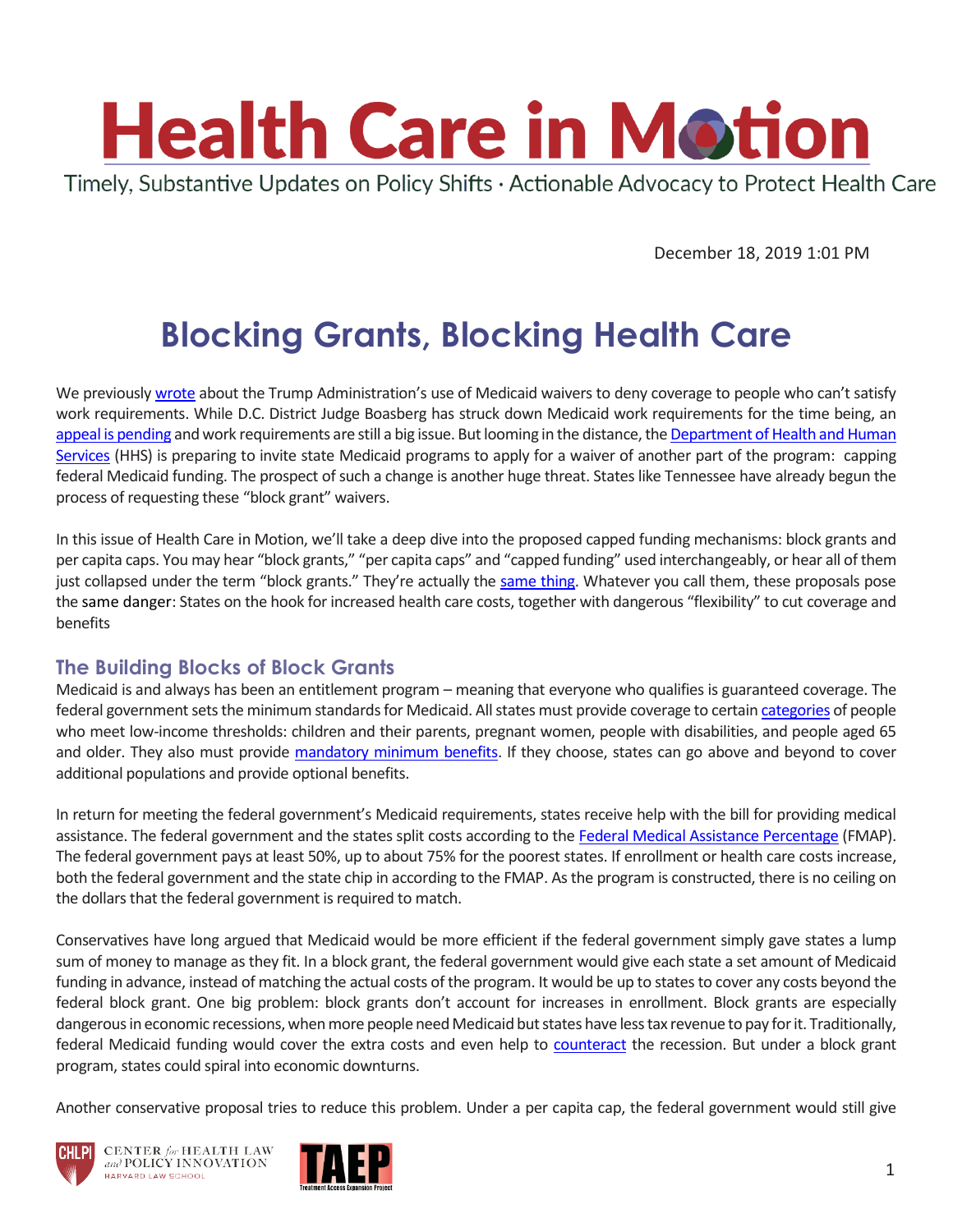each state a lump sum of Medicaid funding, but that sum would be calculated based on the number of people in the program. The per capita adjustment helps somewhat, but it still doesn't account for changes in demographics. As the population ages, a larger portion of Medicaid enrollees will be seniors and people with disabilities or chronic illnesses, who incur [higher medical](https://www.cbpp.org/research/health/medicaid-per-capita-cap-would-shift-costs-and-risks-to-states-and-harm-millions-of)  [costs.](https://www.cbpp.org/research/health/medicaid-per-capita-cap-would-shift-costs-and-risks-to-states-and-harm-millions-of)

In both proposals, federal Medicaid funding would be capped at a pre-determined amount, and states would be left on the hook for unexpected increases in health care costs. Health care costs could increase for many reasons. A public health epidemic or natural disaster could strike, causing states to struggle like [block-grant funded Puerto Rico.](https://www.healthaffairs.org/do/10.1377/hblog20171022.984682/full/) States could have to pay for blockbuster medical breakthroughs, like for hepatitis C or cystic fibrosis. Or health care costs could increase from regular old inflation. Medical inflation rises [much faster](https://www.healthsystemtracker.org/chart-collection/u-s-spending-healthcare-changed-time/) than general economic inflation and is [notoriously difficult to estimate.](https://www.cbpp.org/research/medicaid-block-grant-would-shift-financial-risks-and-costs-to-states) In any of these situations, federal funding would run out and states would be left to bear all the unexpected costs. All in all, block grants and per capita caps woul[d cost states billions](https://avalere.com/press-releases/capped-funding-policies-could-reduce-funding-for-children-covered-by-medicaid) in federal funding losses.

## **The Conservative Push for Block Grants**

Block grants are not a new threat. Converting Medicaid to a block grant structure has been proposed by conservative presidents [and Congress](https://www.ncbi.nlm.nih.gov/pmc/articles/PMC2690386/) since President Reagan in 1981. Most recently, block grants were at the [center](https://khn.org/news/block-grants-medicaid-faq/) of Congressional Republicans' 2017 efforts to "[repeal and replace](https://www.kff.org/interactive/proposals-to-replace-the-affordable-care-act/)" the Affordable Care Act. The Trump Administration plans to continue pushing block grant legislation in 2020, according to the newest **HHS budget**.

The difference now is that the Trump Administration is also proceeding to institute block grants through agency action[. Centers](https://www.cms.gov/)  [for Medicare & Medicaid Services](https://www.cms.gov/) (CMS) Administrator [Seema Verma](https://www.cms.gov/About-CMS/Leadership/index.html) has previously [urged states](https://thehill.com/policy/healthcare/437369-trump-administration-urging-alaska-to-apply-for-medicaid-block-grant) t[o seek](https://www.mcknights.com/news/citing-eagerness-from-states-cms-announces-plans-to-issue-guidance-on-medicaid-block-grants/) block grants through Section 1115 waivers. Some states are taking her up on the offer. Alaska ha[s hired consultants](https://www.seattletimes.com/seattle-news/northwest/alaska-awards-contract-to-study-medicaid-block-grant-system/) to study the prospects of block grants. Utah submitted a waiver request seeking a partial per capita cap on certain expansion populations. Tennessee, which is furthest along, has submitted a [proposal](https://www.medicaid.gov/Medicaid-CHIP-Program-Information/By-Topics/Waivers/1115/downloads/tn/tn-tenncare-ii-pa10.pdf) to CMS that would convert its Medicaid funding to a modified block grant. Any "savings" from under-spending the block grant would be split equally between Tennessee and the federal government.

So why are conservatives such a fan of capped funding, and why would states want to try it? The justifications play into conservatives' traditional arguments for small government. Block grant proponents argue that states are best at finding ways to cut costs, and give little thought to the impact this would have on beneficiaries. Some argue that Medicaid's funding creates "[pernicious incentives,](https://www.forbes.com/sites/sallypipes/2012/04/02/block-grants-to-states-give-medicaid-new-hope/#6a3c03995f05)" encouraging states to spend their own money frivolously in order to "[draw down](https://www.forbes.com/sites/realspin/2017/07/18/the-case-for-medicaid-block-grants/#53bdb1933ddb)" matching funds from the federal government. Such arguments rest on the belief that capped funding would save the federal government money. With a legislative block grant, Congress [could cut](https://www.nytimes.com/2017/02/06/upshot/how-would-republican-plans-for-medicaid-block-grants-actually-work.html) Medicaid funding over time. And through waiver negotiations, CMS could persuade states to accept less money in block grant form than they would through usual funding.

But why would states willingly accept less money? Presumably, capped funding would come with additional state "flexibility" to cut coverage and benefits. In exchange for accepting a cap on federal funding, states would be allowed near total control over the content of the program, which would allow freedom to cut corners on meeting the federal standards. States that accept block grant funding would be subjected to less federal oversight and wouldn't be held to the minimum federal standards for Medicaid eligibility and benefits. If states ran out of federal funding, they could cut coverage to avoid extra costs. Even without unexpected health care costs, a capped funding structure creates an incentive for states to spend as little as possible on Medicaid. So as states approach their federal funding cap (or just want to save money), how would they respond?

#### *Coverage loss for beneficiaries who are most expensive to cover.*

States are likely to cut their most expensive beneficiaries-- including individuals living with disabilities or chronic conditions who need coverage most. While Tennessee says cutting enrollment isn't the goal, the state can't guarantee that it won't make cuts in the future. Even if states don't cut eligibility directly, they could make it much harder for individuals to become or stay enrolled. Requirements for enrollees to complete more paperwork or renew coverage more frequently [cause drops in enrollment,](https://www.kff.org/medicaid/report/medicaid-and-children-overcoming-barriers-to-enrollment/) even when eligibility rules remain the same. Tennessee has already



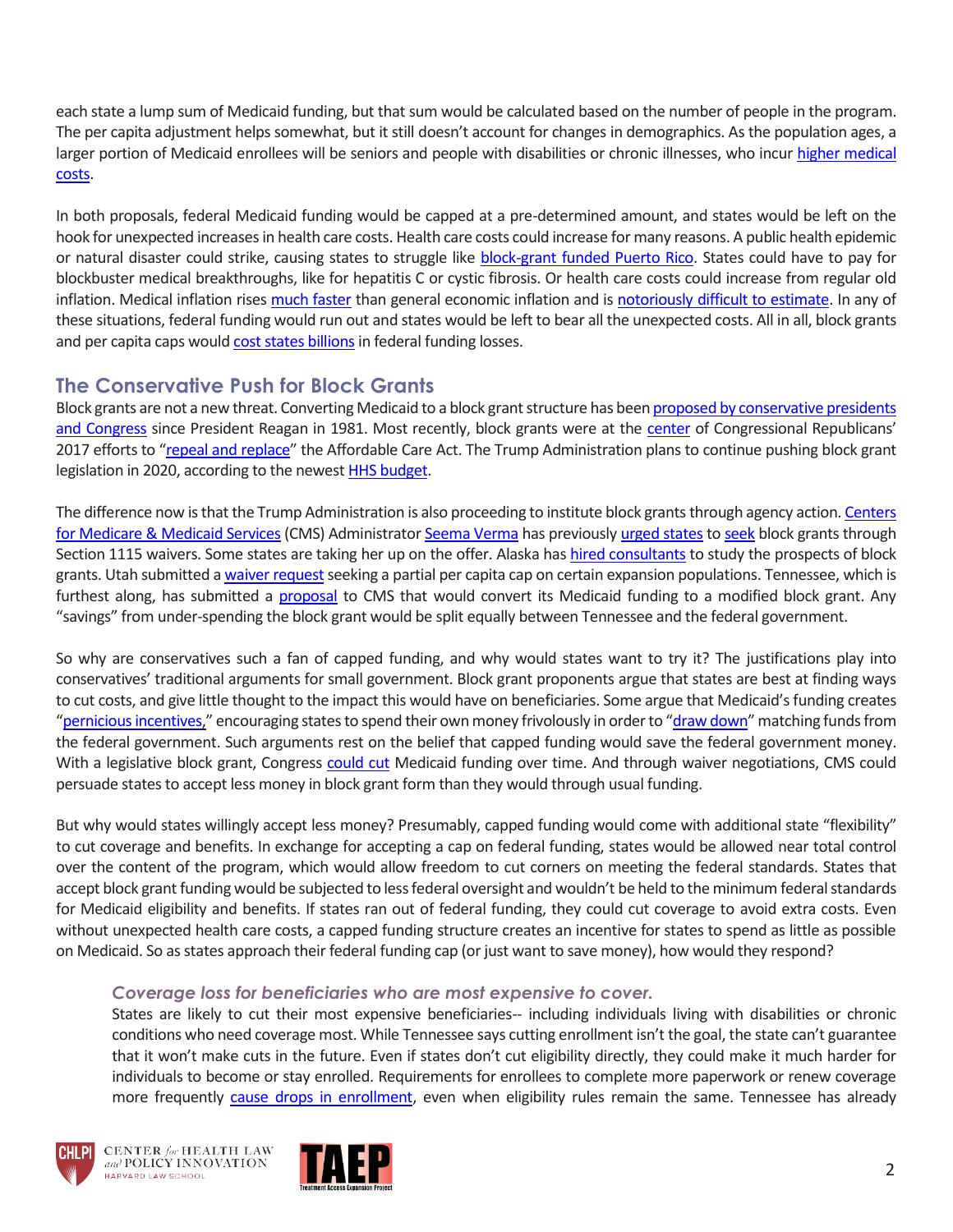[disenrolled 12% of children](https://www.tennessean.com/story/news/health/2019/04/02/tennessee-tenncare-coverkids-medicaid-erased-health-care-coverage-for-children/3245116002/) by introducing a new renewal process. There's no reason to believe it wouldn't go further with a block grant.

These coverage gaps have serious health impacts for patients. Health coverage [increases access](https://www.nejm.org/doi/full/10.1056/NEJMsb1706645?url_ver=Z39.88-2003&rfr_id=ori%3Arid%3Acrossref.org&rfr_dat=cr_pub%3Dpubmed) to regular care and management, which is critical for patients with chronic illnesses. Treatment disruptions can put patients at risk for more expensive care down the line if their condition worsens due to a lapse in treatment. Ensuring access to care, therefore, decreases downstream health care costs.

#### *Cut benefits.*

It's no surprise that states would attempt to contain costs by [curtailing benefits.](https://www.healthaffairs.org/do/10.1377/hblog20190722.62519/full/) Despite assurances otherwise, Tennessee would likely need to cut benefits to achieve any savings — and manipulating the benefits package is one of the "flexibilities" included in its waiver application. Tennessee already pointed out one benefit they want to restrict: prescription drug coverage. In its proposal, Tennessee proposes a closed formulary model, where the state would only cover one drug per condition, as opposed to the baseline of covering all medically necessary drugs for enrollees. Drug restrictions are dangerous for people living with chronic diseases, who need the flexibility to tailor their medicines individually. And cutting other benefits has obviously harmful implications as well. When the nonpartisa[n Congressional](https://www.cbo.gov/)  [Budget Office](https://www.cbo.gov/) (CBO) analyzed the economic impact of Medicaid funding caps, it [predicted](https://www.cbo.gov/budget-options/2018/54726) that benefits restrictions would cause beneficiaries to pay out of pocket or forgo services entirely. Instead of cutting benefits outright, states could also impose increased premiums, deductibles, or co-pays. All of these changes would discourage enrollment and reduce access to care.

#### *Reduce payments to providers and managed care plans.*

States could contain costs by reducing provider reimbursement, making providers less willing to accept Medicaid patients. The CBO's analysis also predicted that cuts to managed care plans would cause them to "shrink their provider networks, curtail quality assurance, or drop out of the program altogether." Unsurprisingly, Tennessee has asked for flexibility with its hospital payment structure and managed care contracts. As a result, Tennessee Medicaid patients could struggle to find willing providers and would have to travel long distances for their care.

## **Section 1115 Waiver Funding Caps Are Illegal**

Medicaid funding caps are not just bad policy. They're also illegal to create through Section 1115 waivers.

[Section 1115](https://www.ssa.gov/OP_Home/ssact/title11/1115.htm) of the Social Security Act gives the HHS Secretary discretion to waive certain federal Medicaid requirements to allow states to conduct "experimental, pilot, or demonstration project[s] that are likely to promote the objectives of Medicaid. States have [historically](https://www.google.com/url?sa=t&rct=j&q=&esrc=s&source=web&cd=12&ved=2ahUKEwiYkbjGjMLlAhWOTd8KHff1C8AQFjALegQIBxAB&url=https%3A%2F%2Fwww.aafp.org%2Fdam%2FAAFP%2Fdocuments%2Fadvocacy%2Fcoverage%2Fmedicaid%2FBKG-Section1115Waivers.pdf&usg=AOvVaw3eXMiBntxzi5MfgAB2Or7u) used Section 1115 waivers to expand coverage to ineligible populations, implement delivery system reforms, and provide expedited services. In the past two years, HHS approved a number of Section 1115 waivers allowing states to institute work requirements. Court challenges have been successful and are ongoing. Now, the Trump Administration seeks to use Section 1115 waivers to allow block grant demonstration projects. Expect similar results – here's why.

Block grant proponents seek to waive Medicaid's funding mechanisms, set out in [Section 1903](https://www.ssa.gov/OP_Home/ssact/title19/1903.htm) of the Social Security Act – the federal law that governs Medicaid. Section 1903 says that the federal government must pay the FMAP of the actual amount each state spends on healthcare costs. Capped funding proposals would clearly violate this [section,](https://www.healthaffairs.org/do/10.1377/hblog20191025.796704/full/) because they replace reimbursement of states' actual Medicaid costs with an estimate or a lump sum. The Trump Administration seems to think block grants could be created just by waiving Section 1903. But Section 1903 is not a waivable provision. Section 1115 waivers allow the Secretary to waive *certain* requirements of Medicaid: those found in sections 2, 402, 454, 1002, 1402, 1602, and 1902. Section 1903 does not appear in that list.

CMS itself has [unambiguously stated](https://www.medicaid.gov/Medicaid-CHIP-Program-Information/By-Topics/Waivers/1115/downloads/nc/Medicaid-Reform/nc-medicaid-reform-demo-demo-appvl-20181019.pdf) that "Section 1115(a)(i) waiver authority extends only to provisions of section 1902 of the Act." In 2018, CMS denied North Carolina's request to change its funding by waiving [Section 1905\(b\),](https://www.ssa.gov/OP_Home/ssact/title19/1905.htm) which defines the FMAP.